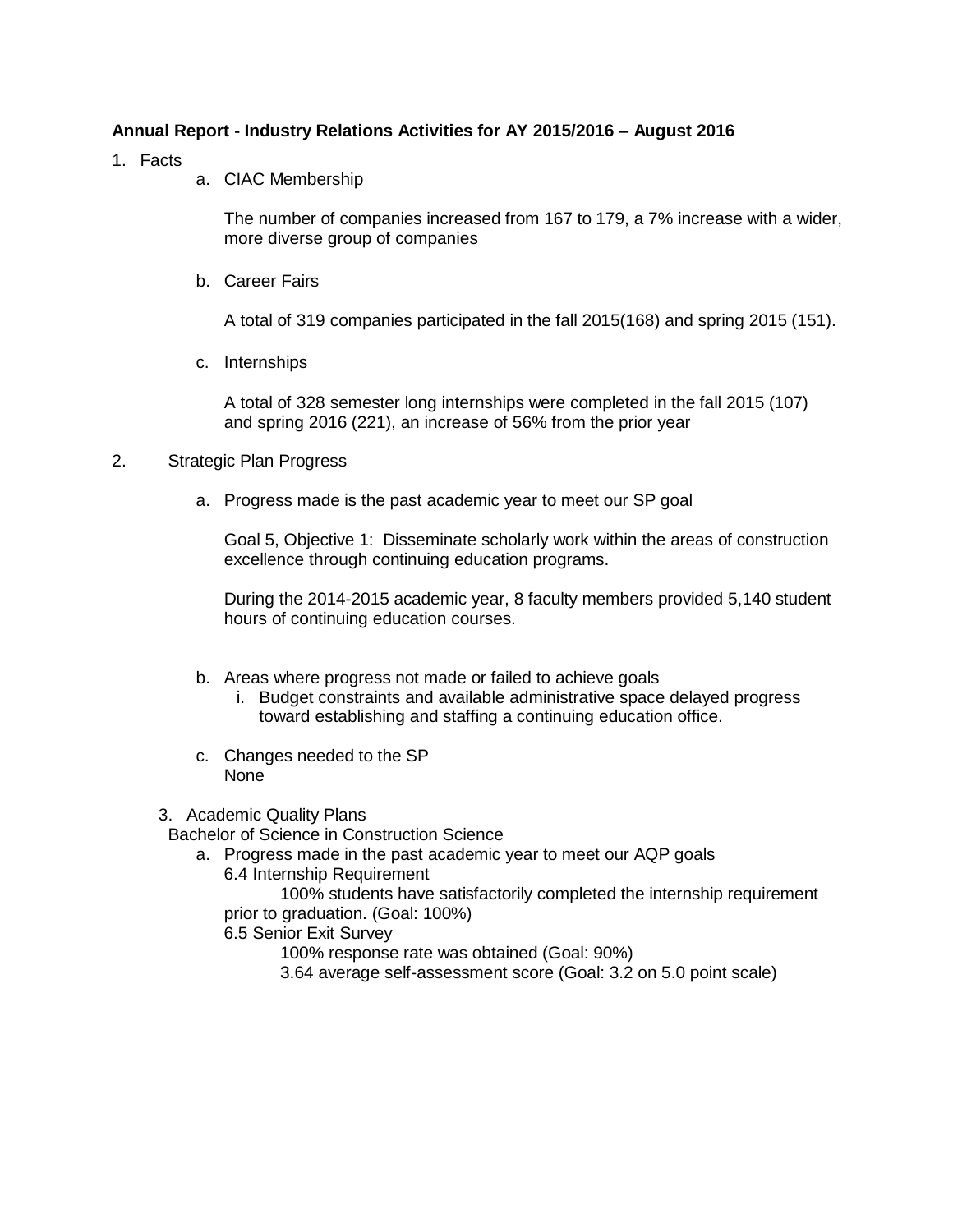100% were satisfied with overall education (Goal: 90%) 93% would major in COSC again (Goal: 90%) ` 95% satisfied with the internship experience (Goal: 90%)

- b. Areas where progress not made or failed to achieve goals i. All goals met
- c. Changes needed to the AQP i. None
- 4. Action 2015

Strategy 1B – Ensure all students have at least one high impact learning experience that is not already required

Metric: Percent of students with high impact learning experience

- a. Progress made in the past academic year
	- i. 100% of all graduates completed one or more high impact learning experience.
- b. Areas where progress not made or failed to achieve goals i. Goal met

Strategy 3B – Strengthen success in garnering philanthropic and investment support from non-government sources

Metric: Number and sizes of endowments and annual contributions

- a. Progress made in the past academic year
	- i. Over \$5.5 million raised in capital campaign for Francis Hall Renovation
- b. Areas where progress not made or failed to achieve goals i. Goal met
- 5. Diversity Plan
	- a. Progress made in the past academic year See Undergraduate Program Annual Report
- 6. Important changes needed in your unit during the next year and your suggestions on how to achieve them

No important changes needed since staffing and budget are sufficient for projected growth in CIAC memberships, career fairs and internships.